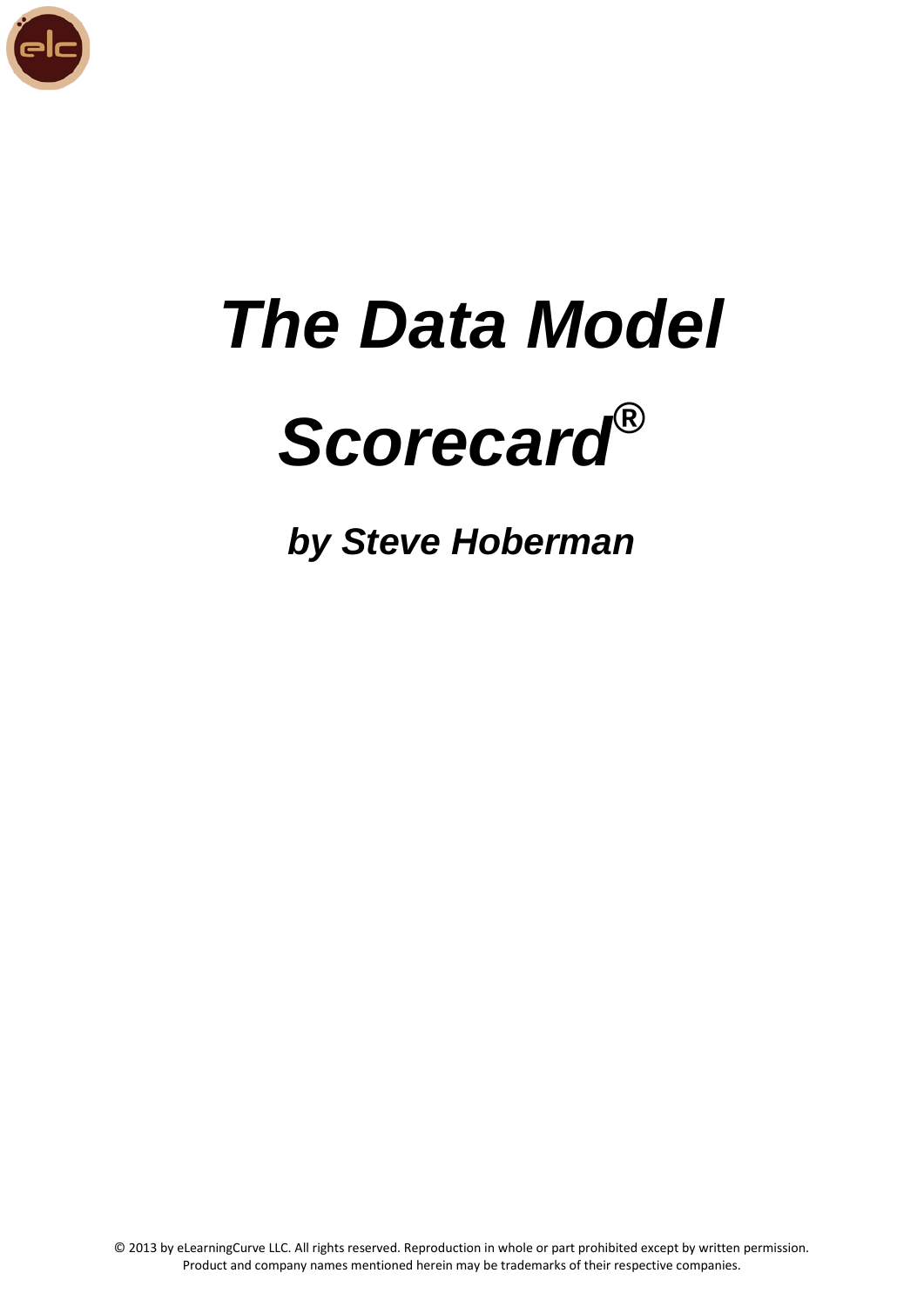

## *Module 0. About the Course (8 min)*

#### *Module 1. Scorecard Need (43 min)*

- *Why Measure Data Model Quality*
	- o Leverage
	- o Data Models and Data Quality
	- o Data Models and "Big Picture"
- *Traditional Review Methods*
	- o Approach
	- o Audience
	- o Timing
	- o Emotion
- *Archer vs. Data Modeler*
	- o Similarity
	- o Difference
- *Enter the Scorecard*
	- o Scorecard Recommendations
	- o Scorecard Objectivity
	- o Scorecard Application
	- o Support for All Data Models
	- o Scorecard Template and Example

#### *Module 2. Scorecard Categories (67 min)*

- *Category 1 – Model Type*
- *Category 2 – Correctness*
- *Category 3 – Completeness*
- *Category 4 – Structure*
- *Category 5 – Abstraction*
- *Category 6 – Standards*
- *Category 7 – Readability*
- *Category 8 – Definitions*
- *Category 9 – Consistency*
- *Category 10 – Data*

### *Module 3.* **Scorecard in Practice (54 min)**

- *Introducing the Scorecard into your Organization*
	- o To Do List
	- o Process
	- o Feedback
- *Scorecard Challenges*
	- o Resources
	- o Resistance To Change
	- o Emotion
	- o Iteration
	- o Time Constraints
- *Scorecard Tips*
- *Applying the Scorecard*
	- o Scorecard Template
	- o Data Model under Review